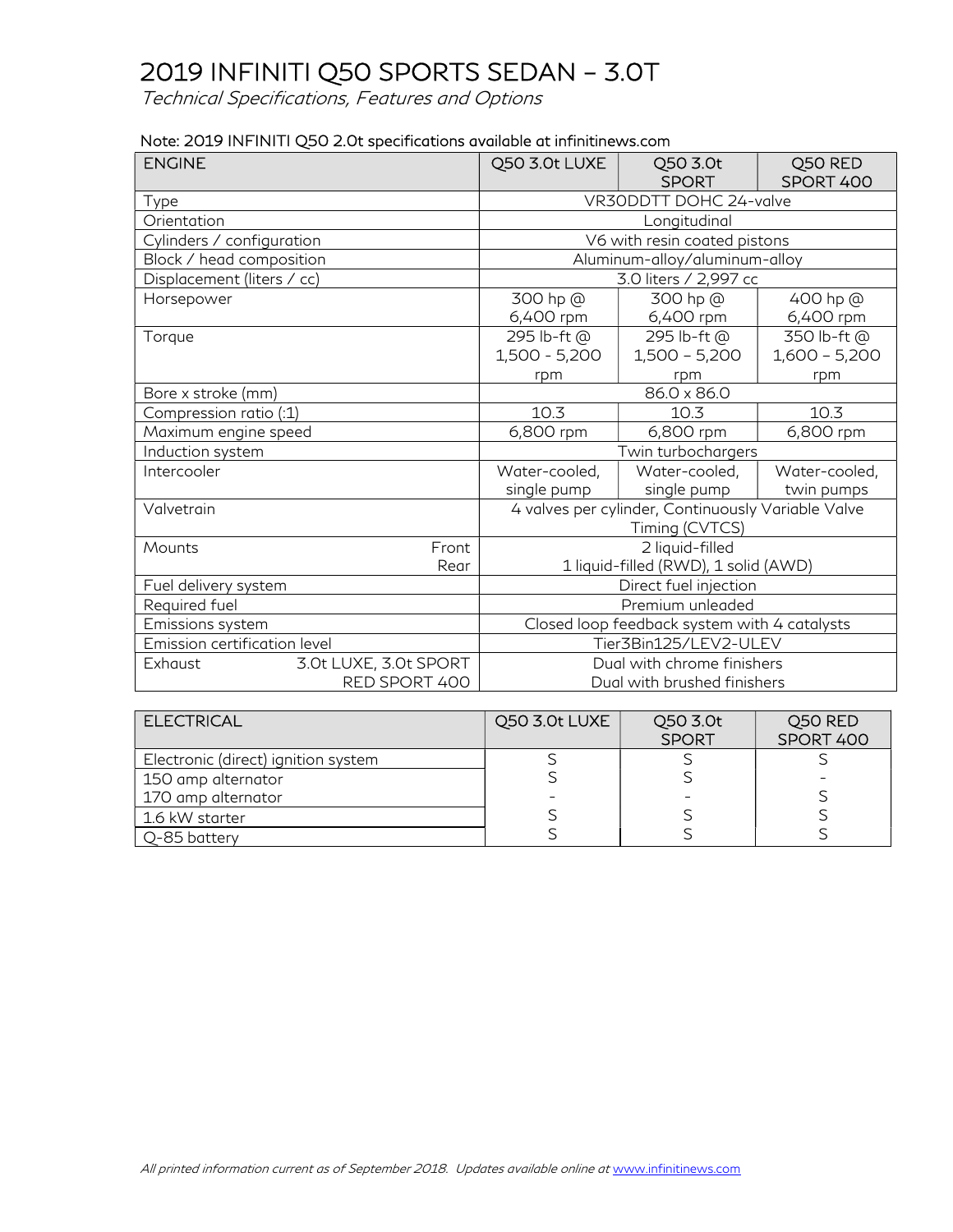| <b>DRIVETRAIN</b>                                                  |                 | Q50 3.0t LUXE | Q50 3.0t<br><b>SPORT</b>                         | Q50 RED<br>SPORT 400 |
|--------------------------------------------------------------------|-----------------|---------------|--------------------------------------------------|----------------------|
| Drive configuration                                                |                 |               |                                                  |                      |
| Front engine/rear-wheel drive                                      |                 | S(RWD)        | S(RWD)                                           | S (RWD)              |
| Front engine/ATESSA ET-S® all-wheel drive                          |                 | S(AND)        | S(AND)                                           | S (AWD)              |
| Transmission type                                                  |                 |               | 7-speed automatic w/Sport mode and Downshift Rev |                      |
|                                                                    |                 |               | Matching                                         |                      |
| Adaptive Shift Control                                             |                 |               | S                                                |                      |
| <b>Hill Start Assist</b>                                           |                 | $\mathcal{S}$ |                                                  |                      |
| Gear ratios (:1)                                                   | 1 <sup>st</sup> |               | 4.783                                            |                      |
|                                                                    | 2 <sup>nd</sup> |               | 3.103                                            |                      |
|                                                                    | 3 <sup>rd</sup> | 1.984         |                                                  |                      |
|                                                                    | 4 <sup>th</sup> |               | 1.371                                            |                      |
|                                                                    | 5 <sup>th</sup> |               | 1.000                                            |                      |
|                                                                    | 6 <sup>th</sup> |               | 0.871                                            |                      |
|                                                                    | 7 <sup>th</sup> | 0.776         |                                                  |                      |
|                                                                    | Rev.            | 3.859         |                                                  |                      |
| Final drive ratio (:1)                                             |                 | 2.937         | 2.937                                            | 3.133                |
| Advanced Vehicle Dynamic Control (VDC)<br>with cancellation switch |                 |               | S                                                |                      |

| BODY, SUSPENSION AND STEERING                       |                | Q50 3.0t LUXE                                                        | Q50 3.0t<br><b>SPORT</b>                                  | Q50 RED<br>SPORT 400 |  |
|-----------------------------------------------------|----------------|----------------------------------------------------------------------|-----------------------------------------------------------|----------------------|--|
| Body type                                           | <b>Unibody</b> |                                                                      | High-strength steel corrosion-resistant,<br>aluminum hood |                      |  |
| Front suspension                                    |                |                                                                      | Independent double-wishbone w/stabilizer bar              |                      |  |
| Rear suspension                                     |                |                                                                      | Multi-link independent w/stabilizer bar                   |                      |  |
| Electronic controlled Digital Dynamic<br>Suspension |                |                                                                      | S                                                         | S                    |  |
| Steering type                                       |                | Rack Electronic Power Steering<br>Available Direct Adaptive Steering |                                                           |                      |  |
| Steering ratio non- Direct                          | <b>RWD</b>     | 16.9:1                                                               | 16.9:1                                                    | 15.0:1               |  |
| <b>Adaptive Steering</b>                            | <b>AWD</b>     | 16.7:1                                                               | 16.7:1                                                    | 16.7:1               |  |
| Turns (lock-to-lock)                                | <b>RWD</b>     | 3.01                                                                 | 3.01                                                      | 2.68                 |  |
| non-Direct Adaptive                                 | <b>AWD</b>     | 2.88                                                                 | 2.88                                                      | 2.88                 |  |
| Steering                                            |                |                                                                      |                                                           |                      |  |
| Direct Adaptive                                     |                |                                                                      | $\circ$                                                   | $\circ$              |  |
| Steering                                            |                |                                                                      |                                                           |                      |  |
| Steering ratio -                                    | <b>RWD</b>     |                                                                      | $12.07 - 32.94$                                           |                      |  |
| Direct Adaptive                                     | <b>AWD</b>     | 11.86 - 32.36                                                        |                                                           |                      |  |
| Steering                                            |                |                                                                      |                                                           |                      |  |
| Turns (lock-to-lock)                                | <b>RWD</b>     | 2.12                                                                 |                                                           |                      |  |
| Direct Adaptive                                     | AWD            | 2.02                                                                 |                                                           |                      |  |
| Steering                                            |                |                                                                      |                                                           |                      |  |
| Turning diameter                                    | <b>RWD</b>     | 36.7                                                                 |                                                           |                      |  |
| (feet)                                              | <b>AWD</b>     |                                                                      | 37.4                                                      |                      |  |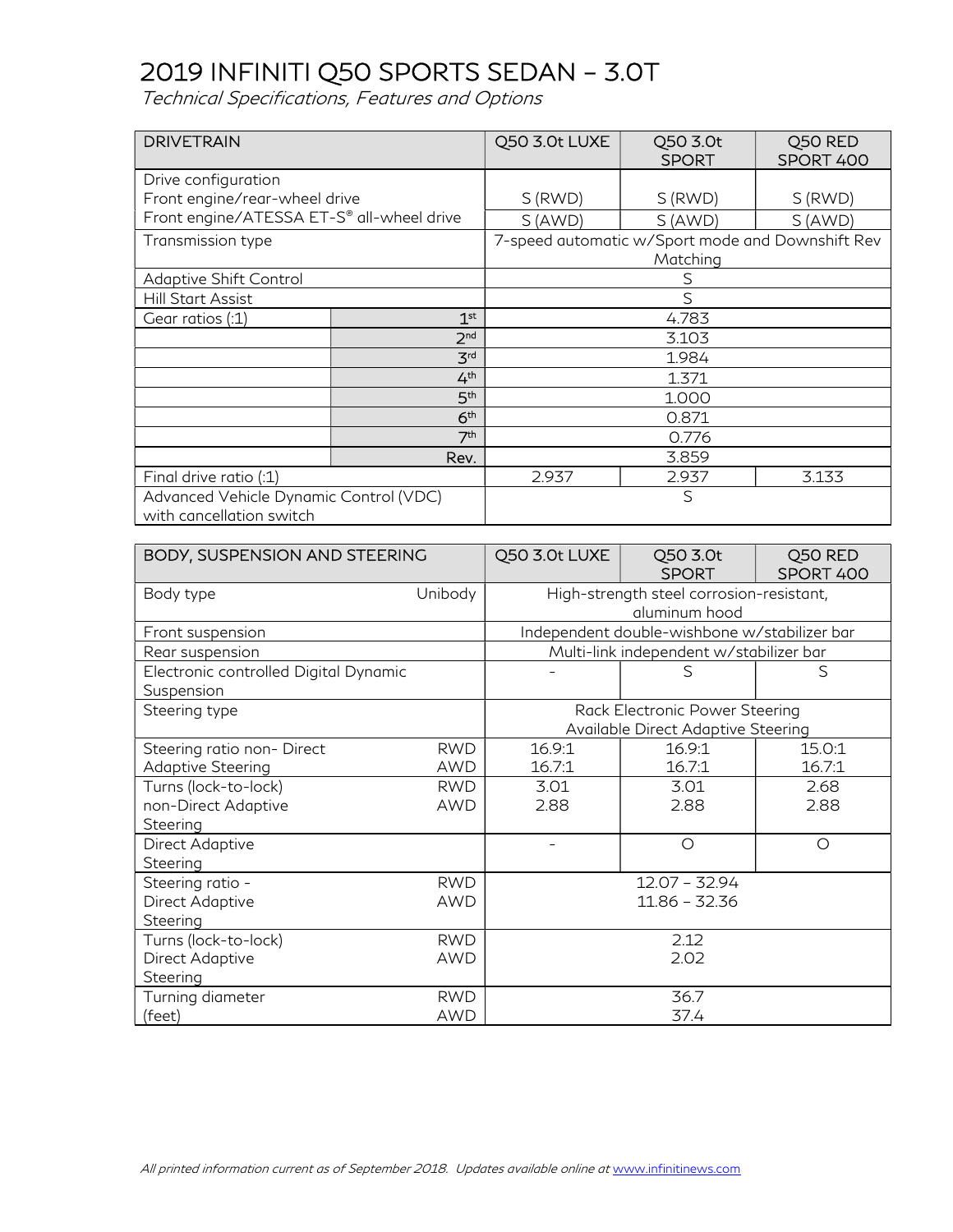| <b>BRAKES</b>                              |                                      | Q50 3.0t LUXE | Q50 3.0t<br><b>SPORT</b> | Q50 RED<br>SPORT 400 |
|--------------------------------------------|--------------------------------------|---------------|--------------------------|----------------------|
| Power-assisted                             | Front                                | S             |                          |                      |
| vented disc (in.)                          | $12.6 \times 1.1$                    |               |                          |                      |
|                                            | Rear                                 | S             |                          |                      |
|                                            | $12.1 \times 0.6$                    |               |                          |                      |
|                                            | Front                                |               | $\mathsf{S}$             | S                    |
|                                            | $14.0 \times 1.3$                    |               |                          |                      |
|                                            | Rear                                 |               | $\mathsf{S}$             | $\mathcal{S}$        |
|                                            | $13.8 \times 0.8$                    |               |                          |                      |
| 2-piston front/1piston rear calipers       |                                      |               |                          |                      |
| 4-piston front/2-piston rear calipers      |                                      |               | S                        | $\mathcal{S}$        |
| Electronic Brake force Distribution        |                                      |               | S                        |                      |
| Brake Assist with Preview Braking Function |                                      |               | $\mathcal{S}$            |                      |
|                                            | 4-wheel/4-channel/4-sensor Anti-lock |               | S                        |                      |
| Braking System (ABS)                       |                                      |               |                          |                      |
| Parking brake                              |                                      |               | Foot-operated            |                      |

| <b>WHEELS AND TIRES</b>             |                                          | Q50 3.0t LUXE | Q50 3.0t<br><b>SPORT</b> | Q50 RED<br>SPORT 400 |
|-------------------------------------|------------------------------------------|---------------|--------------------------|----------------------|
| <b>Wheels</b>                       |                                          |               |                          |                      |
| Aluminum-alloy                      | 18x7.5-in                                | $\varsigma$   |                          |                      |
|                                     | 19x8.5-in sport                          |               | S                        |                      |
|                                     | 19x9-in AWD                              |               |                          | S                    |
| 19x9.0-in front, 19x9.5-in rear RWD |                                          |               |                          | S                    |
| Tires - Run Flat                    |                                          |               |                          |                      |
| All-Season                          | Bridgestone 225/50R18                    | ς             |                          |                      |
| Summer                              | Dunlop 245/40R19                         |               | S-RWD                    |                      |
| All-Season                          | Dunlop 245/40R19                         |               | S-AWD                    | S-AWD                |
| Staggered -                         | Dunlop 245/40R19 front                   |               |                          | S-RWD                |
| Summer                              | Dunlop 265/35R19 rear                    |               |                          |                      |
|                                     | Tire Pressure Monitoring System (TPMS) - |               | S                        |                      |
| direct sensor type                  |                                          |               |                          |                      |

| <b>EXTERIOR DIMENSIONS (inches)</b> |            | Q50 3.0t LUXE | Q50 3.0t<br><b>SPORT</b> | Q50 RED<br>SPORT 400 |
|-------------------------------------|------------|---------------|--------------------------|----------------------|
| Wheelbase                           |            |               | 112.2                    |                      |
| Overall length                      |            |               | 189.6                    |                      |
| Overall width                       |            |               | 71.8                     |                      |
| Overall height                      | <b>RWD</b> | 56.8          |                          |                      |
|                                     | <b>AWD</b> |               | 57.2                     |                      |
| Front track width                   | <b>RWD</b> | 60.8          | 60.4                     | 60.6                 |
|                                     | <b>AWD</b> | 60.8          | 60.4                     | 60.4                 |
| Rear track width                    | <b>RWD</b> | 61.8          | 61.4                     | 61.4                 |
|                                     | AWD        | 61.8          | 61.4                     | 61.4                 |
| Minimum ground                      | <b>RWD</b> | 5.3           | 5.1                      | 5.2                  |
| clearance                           | AWD        | 4.9           | 4.8                      | 4.8                  |
| Coefficient of Drag                 | <b>RWD</b> | 0.26          | 0.28                     | 0.29                 |
| (Cd)                                | <b>AWD</b> | 0.27          | 0.28                     | 0.28                 |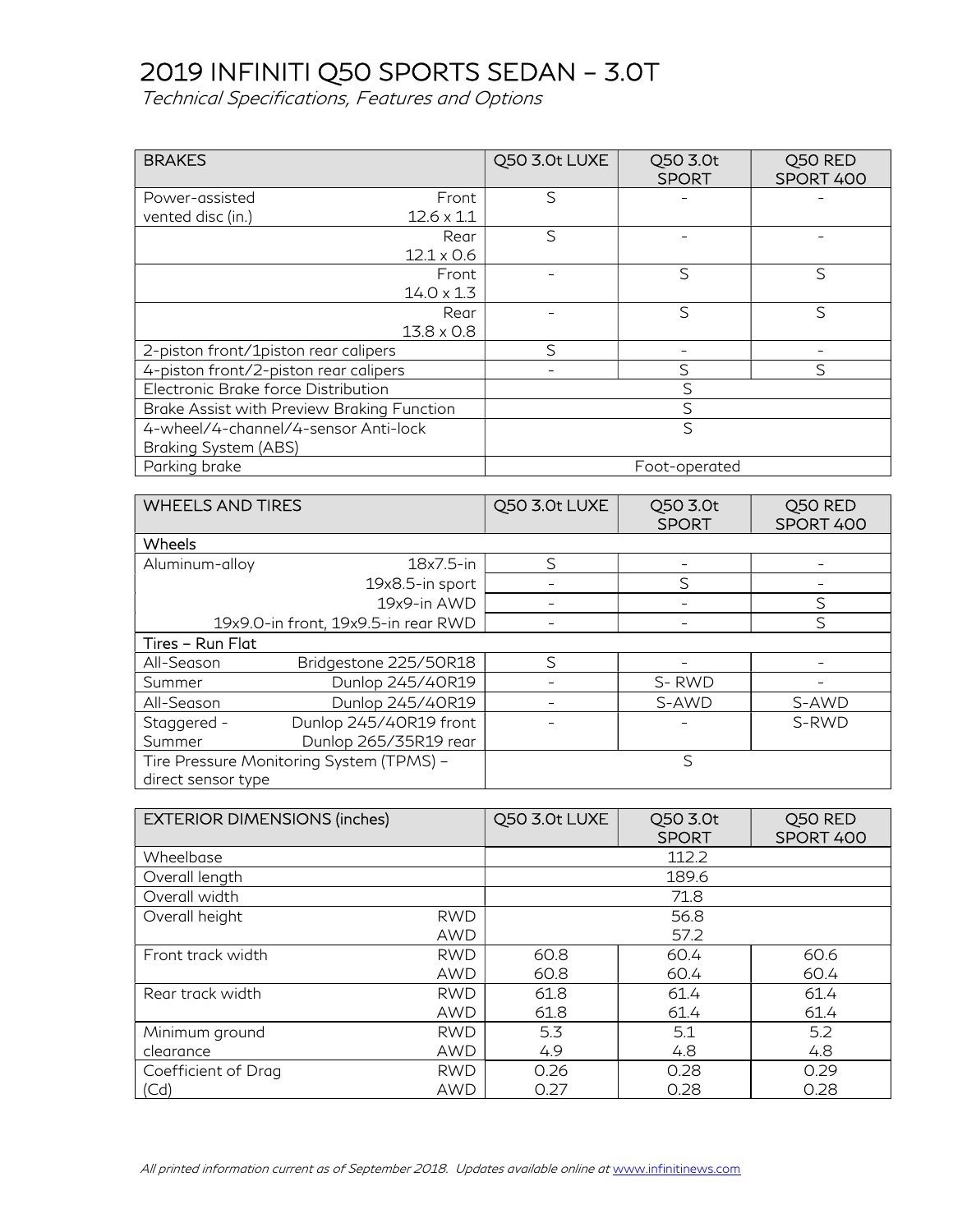| <b>EXTERIOR FEATURES AND OPTIONS</b>                                                         | Q50 3.0t LUXE | Q50 3.0t<br><b>SPORT</b> | Q50 RED<br>SPORT 400 |
|----------------------------------------------------------------------------------------------|---------------|--------------------------|----------------------|
| Signature LED headlights (LED high/low<br>beam), daytime running lights                      |               | S                        |                      |
| Automatic on/off                                                                             |               | S                        |                      |
| Adaptive Front lighting System (AFS) with<br>high beam assist technology                     |               | ∩                        | ∩                    |
| Front LED fog lights and turn signals<br>(mounted in lower fascia)                           |               | S                        |                      |
| Body-color dual power controlled heated<br>outside mirrors                                   |               | $\mathcal{S}$            |                      |
| Auto dimming outside mirrors with reverse<br>synchronization, memory feature                 | ◯             | S                        | S                    |
| Tinted glass power moonroof with rear tilt<br>feature, sliding sunshade, one-touch operation |               | S                        |                      |
| Unique sport front fascia, rear bumper<br>appearance                                         |               | S                        | S                    |
| Speed-sensing flat-blade variable intermittent<br>front windshield wipers                    |               | $\mathcal{S}$            |                      |
| Front door handle courtesy lights                                                            |               | S                        |                      |
| Dual chrome exhaust finishers                                                                | $\varsigma$   | $\varsigma$              |                      |
| Unique brushed finish exhaust finisher                                                       |               |                          | S                    |

| INTERIOR DIMENSIONS (inches) | Front | Rear |
|------------------------------|-------|------|
| Headroom with moonroof       | 39.5  | 36.8 |
| Shoulder room                | 56.7  | 56.1 |
| Hip room                     | トス つ  | 52.5 |
| Legroom                      | 44.5  | 35.1 |

| <b>INTERIOR FEATURES AND OPTIONS</b>                                                                             | Q50 3.0t LUXE | Q50 3.0t<br><b>SPORT</b> | Q50 RED<br>SPORT 400 |
|------------------------------------------------------------------------------------------------------------------|---------------|--------------------------|----------------------|
| Leatherette seating surfaces                                                                                     | $\mathcal{S}$ |                          |                      |
| Leather-appointed seats                                                                                          |               |                          | $\varsigma$          |
| Sport-type leather-appointed seats                                                                               |               | S                        |                      |
| 8-way power driver's seat w/manual<br>adjustable lumbar support                                                  | S             |                          |                      |
| Front sport driver's seat with manual thigh<br>extension and power lumbar, thigh and<br>torso bolster adjustment |               | S                        | ς                    |
| 8-way power front passenger's seat                                                                               | S             | S                        | S                    |
| Front sport passenger's seat with manual<br>thigh extension                                                      |               | S                        | S                    |
| 60/40 split-folding rear seat                                                                                    | ∩             | S                        | ς                    |
| Leather-covered steering wheel with<br>illuminated audio and cruise control buttons                              |               | S                        |                      |
| Heated steering wheel                                                                                            | ∩             | S                        | $\varsigma$          |
| Fine Vision electroluminescent<br>instrumentation                                                                |               | S                        |                      |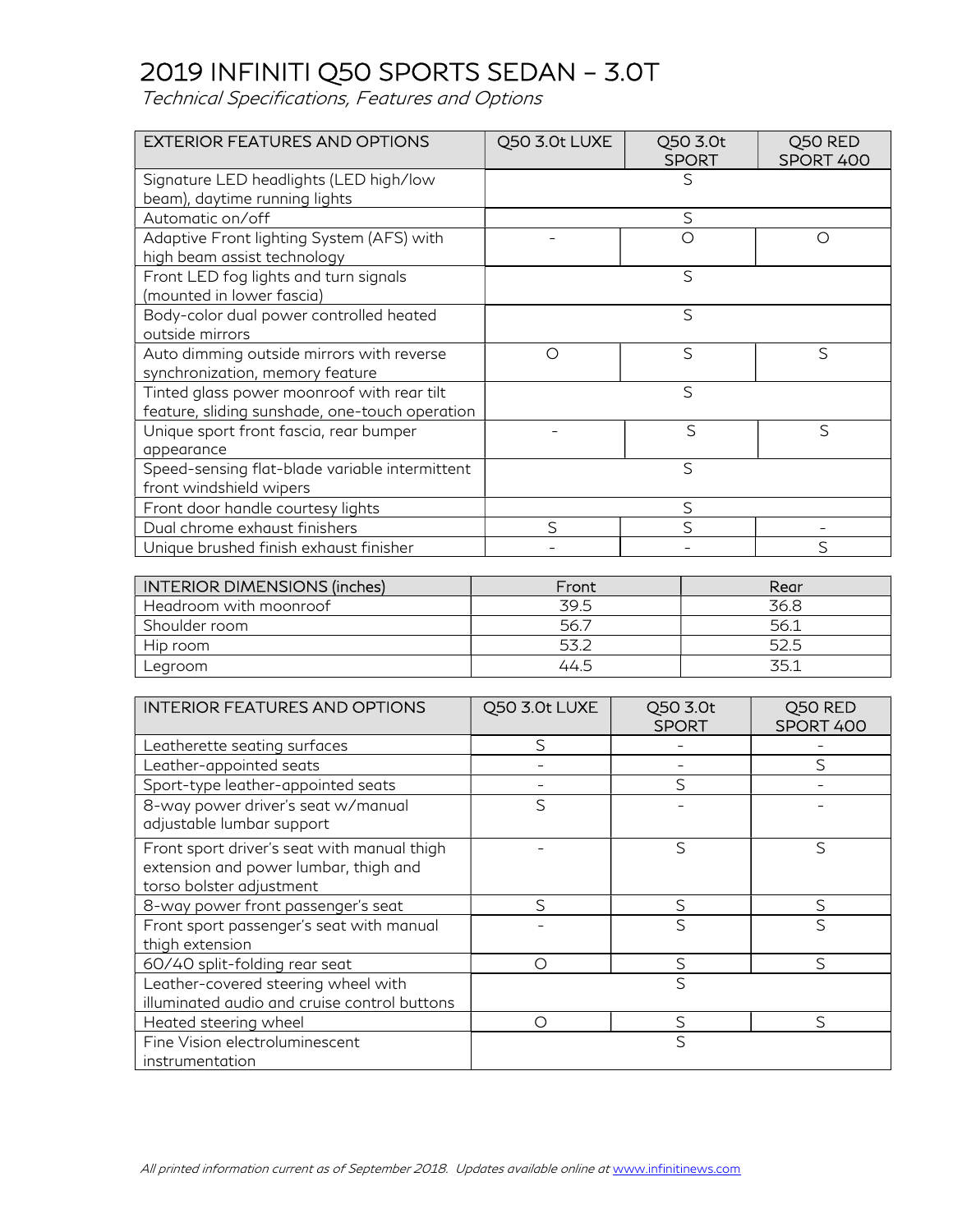| INFINITI InTouch™ dual display system with          |                          | S                       |                         |  |
|-----------------------------------------------------|--------------------------|-------------------------|-------------------------|--|
| upper 8-inch and lower 7-inch VGA LCD               |                          |                         |                         |  |
| touch screens                                       |                          |                         |                         |  |
| <b>INFINITI Controller</b>                          |                          | $\overline{\mathsf{S}}$ |                         |  |
| INFINITI InTuition™: a fully customizable           |                          | $\overline{\mathsf{S}}$ |                         |  |
| digital environment for storing driver              |                          |                         |                         |  |
| settings to Intelligent Key                         |                          |                         |                         |  |
| "Kacchu" finish aluminum trim                       |                          | $\mathsf S$             | S                       |  |
| Maple wood trim                                     | S                        |                         |                         |  |
| Aluminum sill plates w/ INFINITI script             |                          | S                       |                         |  |
| Heated front seats                                  | O                        | $\overline{\mathsf{S}}$ | $\mathsf S$             |  |
| Around View® Monitor with Moving Object             | $\circ$                  | $\overline{\mathsf{S}}$ | $\overline{\mathsf{S}}$ |  |
| Detection                                           |                          |                         |                         |  |
| HomeLink® Universal Transceiver                     |                          | $rac{S}{S}$             |                         |  |
| Bluetooth <sup>®</sup> Hands-free Phone System with |                          |                         |                         |  |
| hands-free text messaging assistant                 |                          |                         |                         |  |
| Dual Zone Automatic Temperature Control             |                          | $\mathsf S$             |                         |  |
| with microfiltration                                |                          |                         |                         |  |
| Advanced Climate Control System with                |                          | S                       |                         |  |
| Plasmacluster <sup>®</sup> air purifier             |                          |                         |                         |  |
| Aluminum accented pedals                            | $\overline{\phantom{m}}$ |                         | $\mathsf S$             |  |
| Memory system for driver's seat, steering           |                          | Ś                       | $\bigcirc$              |  |
| wheel and outside mirror                            |                          |                         |                         |  |
| Power tilt and telescope steering wheel with        |                          | $\mathsf S$             | $\circ$                 |  |
| entry/exit assist                                   |                          |                         |                         |  |
| Rear Sonar System                                   | O                        | $\mathsf S$             | $\mathsf S$             |  |
| Fold-down rear center armrest with trunk            | $\bigcirc$               |                         |                         |  |
| pass-through feature                                |                          |                         |                         |  |
| Rear window defroster with indicator light          |                          | S                       |                         |  |
| and timer                                           |                          |                         |                         |  |
| Illuminated entry system with time delay            |                          | S                       |                         |  |
| fade-out                                            |                          |                         |                         |  |
| Front seatback pockets                              |                          | $\mathsf S$             |                         |  |
| Cruise control w/ steering wheel mounted            |                          | S                       |                         |  |
| controls                                            |                          |                         |                         |  |
| Power windows with front one-touch auto-            |                          | S                       |                         |  |
| up/down with auto-reverse feature, remote           |                          |                         |                         |  |
| keyless entry operable                              |                          |                         |                         |  |
| Remote trunk release, electromagnetic trunk         |                          | $\mathsf S$             |                         |  |
| opener                                              |                          |                         |                         |  |
| Locking glove compartment with light                |                          | S                       |                         |  |
| Driver and front-passenger sun visors with          |                          | $\overline{\mathsf{S}}$ |                         |  |
| extenders and illum. vanity mirrors                 |                          |                         |                         |  |
| Dual overhead map lights w/ sunglasses              | S                        |                         |                         |  |
| holder                                              |                          |                         |                         |  |
| Rear seat reading lights                            |                          | $\mathsf S$             |                         |  |
| Cup holders, 4 front, 2 rear                        | $\mathsf S$              |                         |                         |  |
| INFINITI Intelligent Key system with push           |                          | $\overline{S}$          |                         |  |
| button ignition                                     |                          |                         |                         |  |
| Trunk illumination and hooks (4)                    |                          | $\mathsf S$             |                         |  |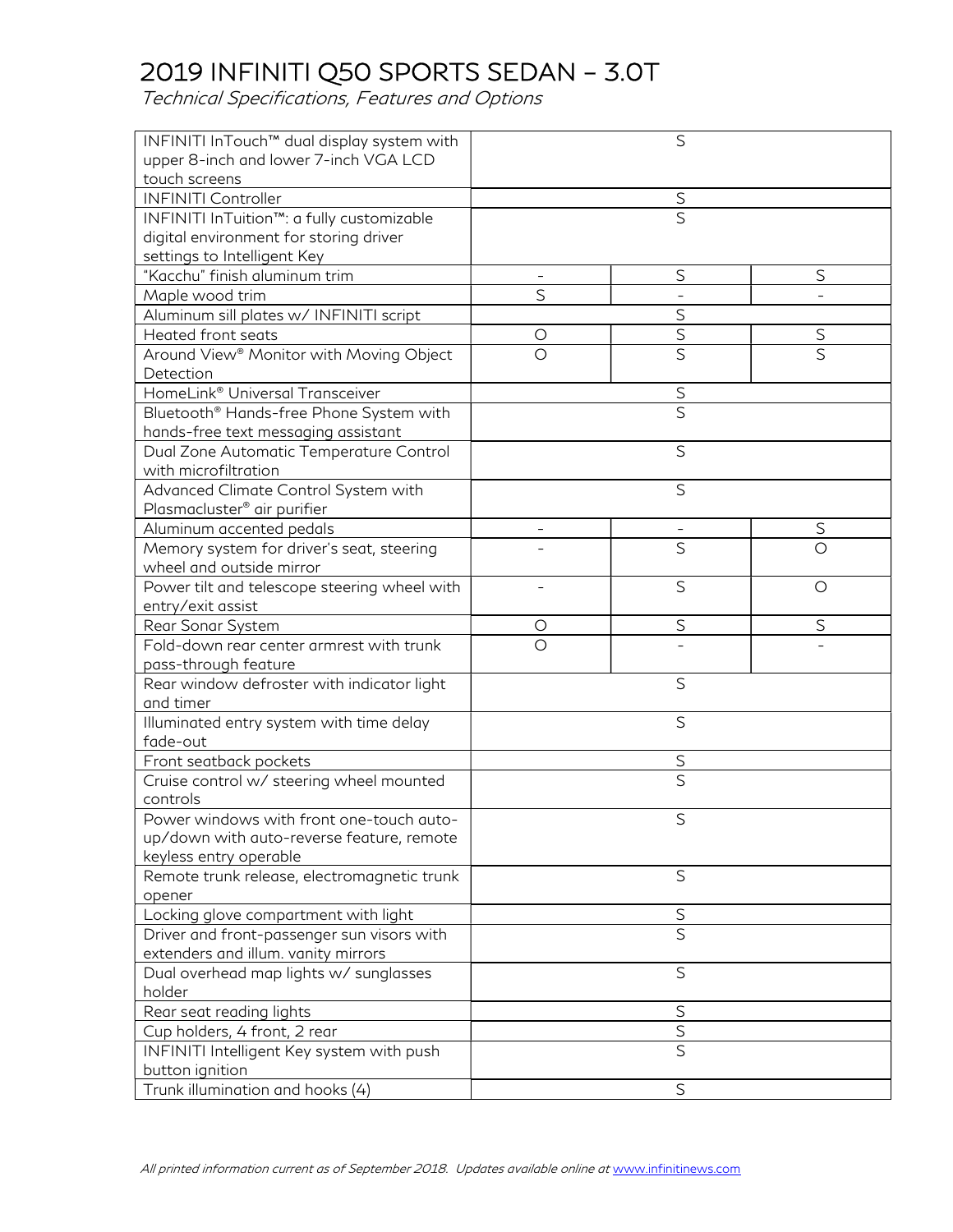| Solid magnesium paddle shifters (steering  |  |  |
|--------------------------------------------|--|--|
| wheel-mounted)                             |  |  |
| Front armrest with storage compartment,    |  |  |
| 12-volt power outlets (2), auxiliary jack, |  |  |
| video input and two USB connection ports   |  |  |
| Retained accessory power for windows and   |  |  |
| moonroof                                   |  |  |

| <b>INSTRUMENTATION</b>                      |  |
|---------------------------------------------|--|
| Analog speedometer, tachometer,             |  |
| coolant temperature and fuel                |  |
| gauges and white                            |  |
| electroluminescent instrumentation          |  |
| Odometer with dual trip meters              |  |
| Multi-function trip computer display with   |  |
| instant fuel economy, driving time, outside |  |
| temperature, distance to empty, average     |  |
| speed, average fuel economy                 |  |

| AUDIO AND NAVIGATION SYSTEMS                         | Q50 3.0t LUXE | Q50 3.0t<br><b>SPORT</b> | Q50 RED<br>SPORT 400 |
|------------------------------------------------------|---------------|--------------------------|----------------------|
| 6-speaker audio system with RDS, MP3                 | S             | S                        | S                    |
| playback capability and in-dash CD player            |               |                          |                      |
| Bose® Performance Series Audio system                |               | S                        | $\circ$              |
| with 16 speakers, Bose® Performance                  |               |                          |                      |
| Centerpoint <sup>®</sup> simulated sound, CD player, |               |                          |                      |
| RDS and MP3 playback capability                      |               |                          |                      |
| HD radio                                             |               | $\mathsf S$              |                      |
| Speed sensing volume control                         |               | S                        |                      |
| Two USB inputs, aux input and video input            |               |                          |                      |
| Rear window in-glass diversity antenna               |               | $rac{S}{S}$              |                      |
| SiriusXM® Satellite Radio (SiriusXM                  |               |                          |                      |
| subscription required, sold separately)              |               |                          |                      |
| Sirius XM <sup>®</sup> Travel Link with access to    |               | $\mathsf{S}$             |                      |
| weather, fuel prices, stocks, sports and             |               |                          |                      |
| movie times (SiriusXM® subscription                  |               |                          |                      |
| required, sold separately) with 4-year               |               |                          |                      |
| complimentary access                                 |               |                          |                      |
| Steering-wheel mounted audio controls                |               | $\mathsf S$              |                      |
| <b>INFINITI Voice Recognition</b>                    |               | $\mathsf S$              |                      |
| INFINITI InTouch™ with Navigation and                | $\circ$       | $\overline{\mathsf{S}}$  | S                    |
| INFINITI InTouch™ Services, with lane                |               |                          |                      |
| guidance and 3D building graphics, voice             |               |                          |                      |
| recognition for navigation functions,                |               |                          |                      |
| including one-shot voice destination entry,          |               |                          |                      |
| INFINITI InTouch™ Services with six                  |               |                          |                      |
| months of safety, security and convenience           |               |                          |                      |
| services, SiriusXM® Traffic, including real-         |               |                          |                      |
| time traffic information (SiriusXM®                  |               |                          |                      |
| subscription required, sold separately)              |               |                          |                      |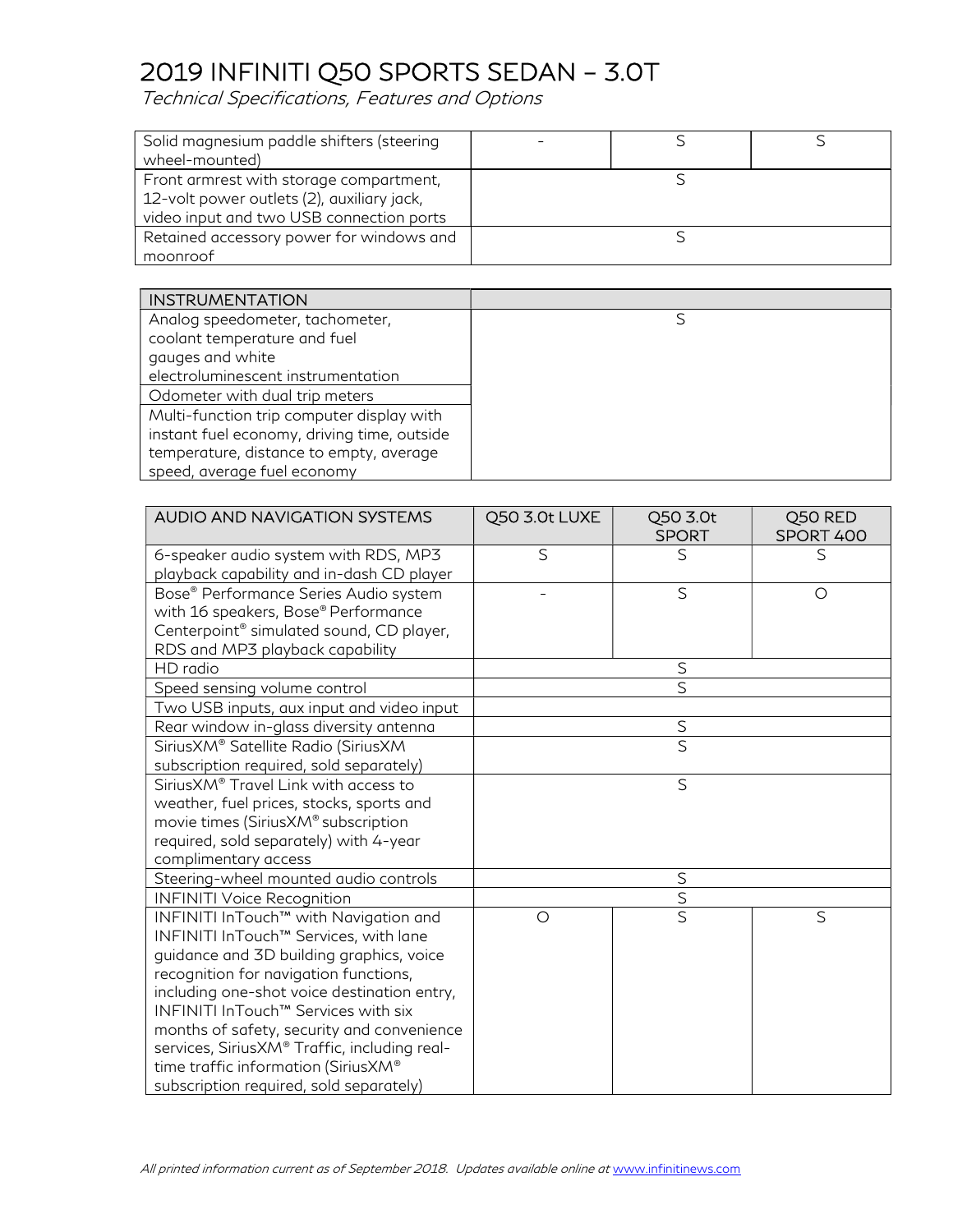| <b>CAPACITIES</b>                   |                  |
|-------------------------------------|------------------|
| Seating capacity                    |                  |
| Interior passenger volume (cu. ft.) | 100.0 w/moonroof |
| Trunk volume (cu. ft.)              | 13.5             |
| Fuel tank (gals.)                   | 20.0             |
| Engine oil (qts.)                   | 5.0              |
| Engine coolant (qts.)               | 9.5              |

| <b>CURB WEIGHTS</b><br>(lbs) | Q50 3.0t<br><b>LUXE</b><br><b>RWD</b> | Q50 3.0t<br><b>LUXE</b><br>AWD | Q50 3.0t<br><b>SPORT</b><br><b>RWD</b> | Q50 3.0t<br><b>SPORT</b><br><b>AWD</b> | Q50 RED<br><b>SPORT</b><br><b>400 RWD</b> | Q50 RED<br><b>SPORT</b><br><b>400 AWD</b> |
|------------------------------|---------------------------------------|--------------------------------|----------------------------------------|----------------------------------------|-------------------------------------------|-------------------------------------------|
| Front                        | 2,094                                 | 2,227                          | 2,121                                  | 2,253                                  | 2.145                                     | 2,277                                     |
| Rear                         | 1,636                                 | 1,657                          | 1,653                                  | 1,676                                  | 1,695                                     | 1,716                                     |
| Total                        | 3,730                                 | 3,884                          | 3,774                                  | 3,929                                  | 3,840                                     | 3,993                                     |
| Weight distribution          | 56/44                                 | 57/43                          | 56/44                                  | 57/43                                  | 56/44                                     | 57/43                                     |
| (% fr/rr, w/ driver)         |                                       |                                |                                        |                                        |                                           |                                           |
| GVWR (lbs.)                  | 4,980                                 | 5,159                          | 4,980                                  | 5,159                                  | 4,980                                     | 5,159                                     |

| <b>EPA MILEAGE</b><br><b>ESTIMATES</b><br>(Actual mileage may<br>vary) | Q50 3.0t<br><b>LUXE</b><br><b>RWD</b> | Q50 3.0t<br><b>LUXE</b><br>AWD | Q50 3.0t<br><b>SPORT</b><br><b>RWD</b> | Q50 3.0t<br><b>SPORT</b><br><b>AWD</b> | Q50 RED<br><b>SPORT</b><br><b>400 RWD</b> | Q50 RED<br><b>SPORT</b><br><b>400 AWD</b> |
|------------------------------------------------------------------------|---------------------------------------|--------------------------------|----------------------------------------|----------------------------------------|-------------------------------------------|-------------------------------------------|
| City                                                                   | 20                                    | 19                             | 20                                     | 19                                     | 20                                        | 19                                        |
| Highway                                                                | 29                                    | 27                             | 29                                     | 27                                     | 26                                        | 26                                        |
| Combined                                                               | 23                                    | 22                             | 23                                     | 22                                     | 22                                        | 22                                        |
| <b>EPA Classification</b>                                              | Mid-size cars                         |                                |                                        |                                        |                                           |                                           |

| <b>SAFETY AND SECURITY FEATURES</b>                       | Q50 3.0t<br><b>LUXE</b> | Q50 3.0t<br><b>SPORT</b> | Q50 RED<br>SPORT 400 |
|-----------------------------------------------------------|-------------------------|--------------------------|----------------------|
| Advanced Air Bag System (AABS) with dual-stage            |                         | S                        |                      |
| supplemental front air bags with occupant                 |                         |                          |                      |
| classification sensor                                     |                         |                          |                      |
| Front seat-mounted side impact supp. air bags             |                         |                          |                      |
| Roof-mounted curtain side impact supplemental air         |                         |                          |                      |
| bags for front and rear-seat outboard occupant head       |                         |                          |                      |
| protection                                                |                         |                          |                      |
| LATCH System (Lower Anchors and Tethers for               |                         |                          |                      |
| CHildren)                                                 |                         |                          |                      |
| Front seat belts with pretensioners and load limiters     |                         |                          |                      |
| Zone Body construction                                    |                         |                          |                      |
| Power window lockout function                             |                         |                          |                      |
| Shift interlock system                                    |                         |                          |                      |
| Energy-absorbing steering column                          |                         |                          |                      |
| Vehicle Security System with indicator light and Infiniti |                         |                          |                      |
| Vehicle Immobilizer System                                |                         |                          |                      |
| Remote Keyless Entry system with panic alarm              |                         |                          |                      |
| Vehicle Dynamic Control                                   |                         |                          |                      |
| Tire Pressure Monitoring System                           |                         |                          |                      |
| Pre-Crash Seat Belts                                      |                         | О                        | O                    |
| <b>Blind Spot Warning</b>                                 | О                       | O                        | S                    |
| <b>Blind Spot Intervention</b>                            |                         | О                        | Ω                    |